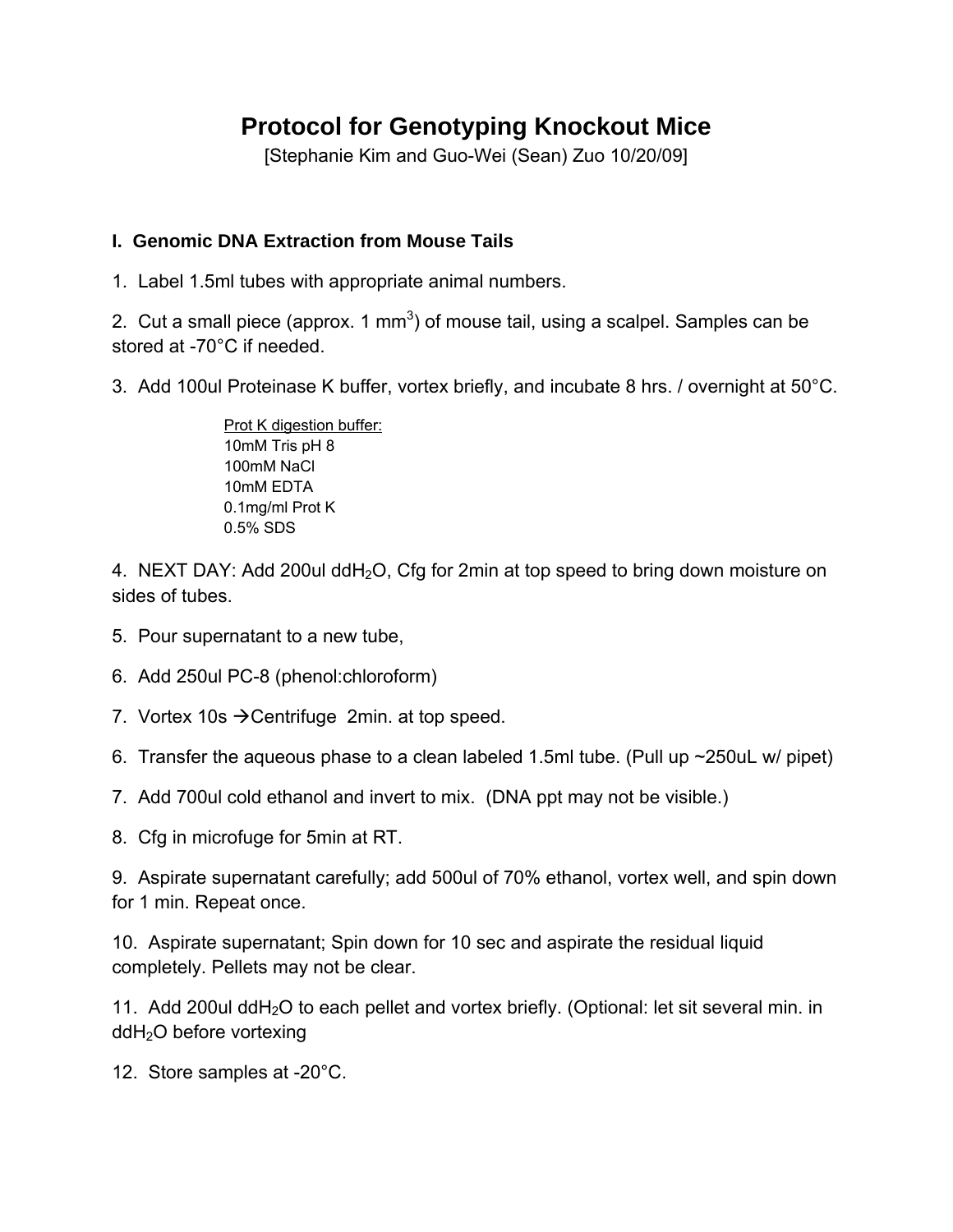*NOTE: When storing, divide into two aliquots of 100uL each. Store one 100uL aliquot, undiluted, in the "backup DNA" box. For the other aliquot, add 100uL more ddH2O (for a total volume of 200uL) and label the tube as a 1:1 dilution. You will use this 1:1diluted DNA for PCR.* 

## **II. Genotyping of Mouse Genomic DNA using PCR**

1) Set up the following reaction for each set of primers (LacZ, Neo, G, H)

|                     | 1x                 |  |
|---------------------|--------------------|--|
| Template DNA (1:1)* | $3.0 \mu L$ *      |  |
| H <sub>2</sub> O    | 7.35 µL            |  |
| 10x PCR             | $1.5$ µL           |  |
| dNTP                | 1.5 <sub>µ</sub> L |  |
| <b>DMSO</b>         | $0.9$ µL           |  |
| Primer#1            | $0.3 \mu L$        |  |
| Primer#2            | $0.3$ $\mu$ L      |  |
| Taq                 | $0.15$ µL          |  |
| <b>TOTAL</b>        | 15.0 µL            |  |

\*see note at the bottom of section I

#### 2) Use the following Touchdown PCR program

| $95^{\circ}$ C – 4 min                 |            |  |  |
|----------------------------------------|------------|--|--|
| $92^{\circ}$ C - 20s                   |            |  |  |
| $68^{\circ}$ C – 20s                   | Repeat 13x |  |  |
| INC by $-1^{\circ}$ C                  |            |  |  |
| $72^{\circ}$ C – 45s                   |            |  |  |
| $92^{\circ}$ C – 20s                   |            |  |  |
| $55^{\circ}$ C – 20s                   | Repeat 32x |  |  |
| $72^{\circ}$ C – 45s                   |            |  |  |
| $72^{\circ}$ C – 5min.                 |            |  |  |
| $4^{\circ}$ C – to infinity and beyond |            |  |  |

3) Run on a 1% agarose gel. Use the following scheme to determine genotype

|                  | _acZ | Neo    |  |
|------------------|------|--------|--|
| Homozygote/KO    |      |        |  |
| Heterozygote     |      |        |  |
| <b>Wild Type</b> |      | $\sim$ |  |